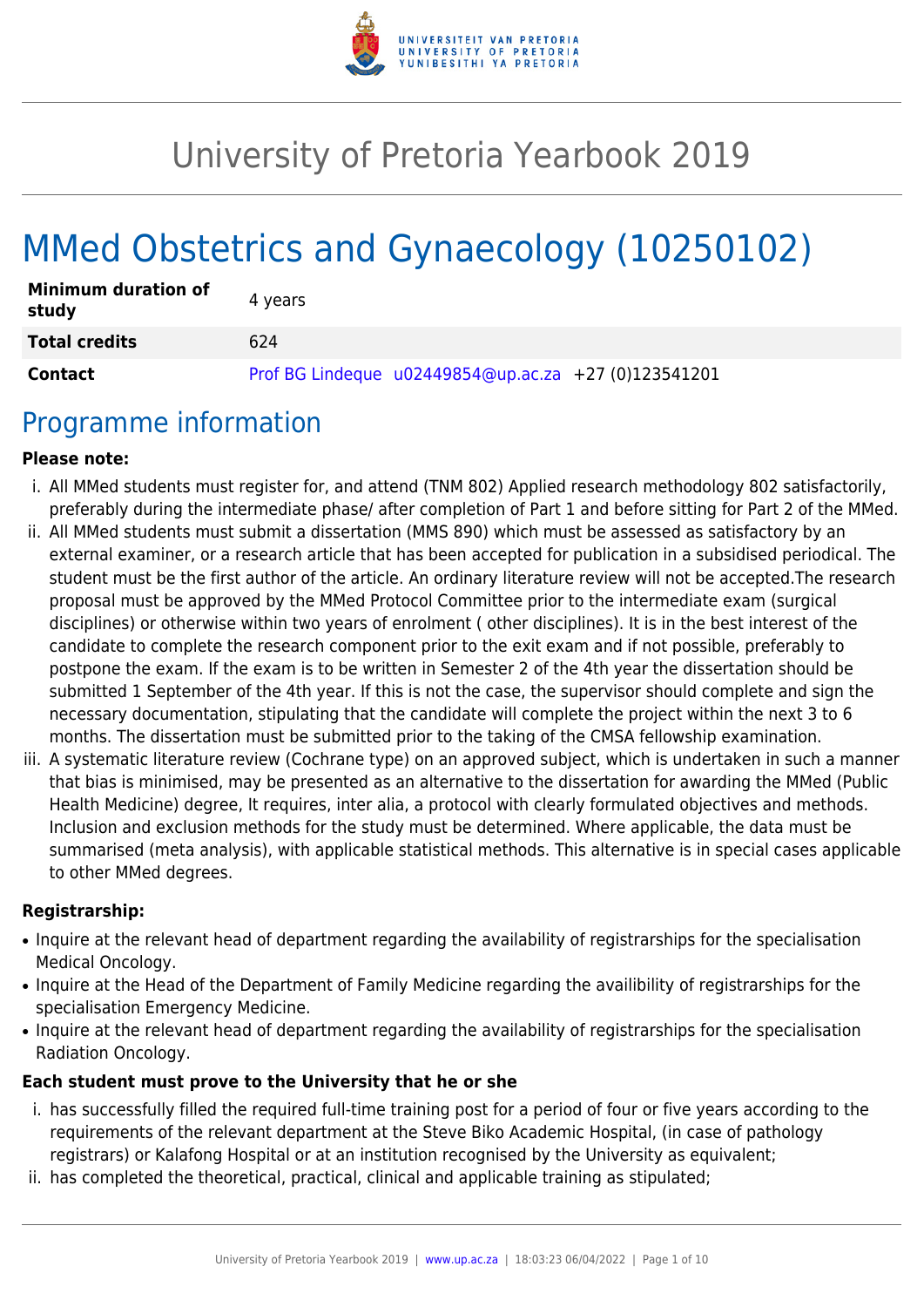

iii. has passed the prescribed written, oral, practical and/or clinical university examinations, and iv. has successfully completed the research component of the degree.

## Admission requirements

A prospective student for the MMed degree programme must be in possession of the MBChB degree of this University or a qualification deemed by the University to be equivalent to the MBChB degree for at least two years. In addition such a student must be registered as a physician with the Health Professions Council of South Africa for at least one year.

International students must have qualifications verified by SAQA. Contact department before applying for government positions. Contact department before application.

## Other programme-specific information

In addition to the prerequisite subjects mentioned, also (OEG 801). Additional examination: Basic sciences 801 (examination on aspects from the basic sciences, as applicable to Obstetrics and Gynaecology).

**"Major subject"** refers to the recognised field of study in Medicine in which the student specialises. The study of the major subject extends over four or five years, as prescribed by the relevant department.

## Examinations and pass requirements

- i. The sequence of the examinations in the prerequisite subjects will be determined by the head of the department under which the major subject falls.
- ii. The nature, duration and time of the examinations in the prerequisite subjects are determined in cooperation with the heads of the departments under which the prerequisite subjects fall – with the proviso that, except in cases where stipulated otherwise, the examinations in the prerequisite subjects may be held at any time prior to or concurrently with the major subject. The examinations in the major subjects are held as follows:
- iii. In the case of four-year programmes: not before the end of the third year.
- iv. In the case of five-year programmes: not before the end of the fourth year.
- v. A minimum final mark of 50% is required by all departments to pass in a subject and in the clinical section of the examination, a subminimum of 50%. General Regulations apply.
- vi. A student is not admitted to the examination in a prerequisite subject (second examinations excluded) more than twice, nor is he or she admitted to the examination in the major subject more than twice.

**Note:** Certificates of satisfactory preparation and progress are required in respect of the fourth year of four-year programmes in which an examination is held at the end of the third year.

### **Second examinations**

Second examinations for MMed students will only be held after at least six months have elapsed since the conclusion of the examination in which the student had failed.

### **Rules governing the writing of the examinations of the College of Medicine of South Africa [CMSA]**

i. Only candidates who have met all requirements for the MMed degree except for the major subject (final examination), i.e. passed all prerequisite subjects (the latter to be interchangeable; can be passed either at the University or as primary and intermediary examinations at the College of Medicine of South Africa [CMSA], completed all practical, clinical and applicable training of four or five years as prescribed by the relevant academic department (continuous evaluation of the candidate, in an approved registrar post, by the head of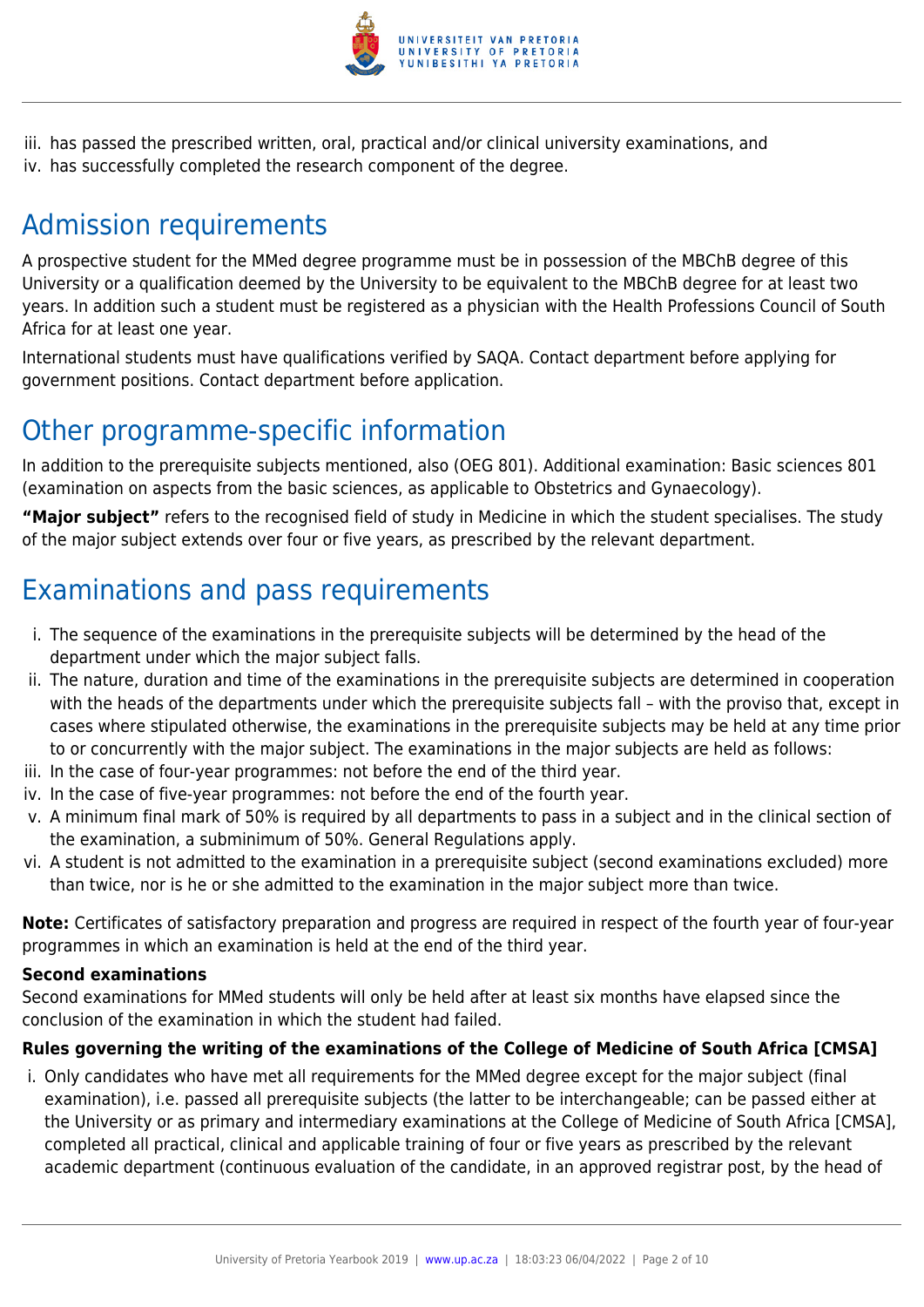

department of the candidate); and completed the required research component for the degree in accordance with the Faculty Yearbook regulations, i.e. Applied research methodology 800 (TNM 800) and the dissertation (MMS 800) or an article (not an ordinary literature review) that has been accepted for publication in a subsidised periodical, will be allowed to write the college examination (exit examination), after which they will obtain both the CMSA fellowship and the MMed as specialist qualifications.

ii. The rules have been effective as from 1 January 2011. As a transitional measure, cases will be considered on an individual basis where necessary.

## Exemption

## **Exemption**

- i. The Faculty Board may grant partial exemption from the training and work mentioned under par. (b) and (c)(i) and (ii) above on the grounds of comparable training and experience completed in another post or at another recognised institution – with the proviso that exemption from a maximum period of 18 months may be granted with regard to four-year and five-year programmes.
- ii. Exemption from a maximum of three years may be granted by the Department of Medical Oncology for the MMed in Medical Oncology [MMed(MedOnc)] on the grounds of the MMed(Int) or MMed(Paed) degree of this University, or experience recognised by the University as equivalent.
- iii. Specific prerequisite subjects must be passed within 24 months after commencement of the programme.

## Pass with distinction

The degree is conferred at the end of the prescribed training period (i.e. three, four or five years, respectively). The degree is conferred with distinction on a student who has obtained a final mark of at least 75% in his or her major subject.

## General information

### **Registrars**

Departments expect registrars to participate increasingly in the examining and treatment of patients in the hospital, both in-patients and out-patients, as well as performing and interpreting tests in the laboratory (where applicable); initially under supervision and later increasingly at their own responsibility. Lectures/symposia with closely related departments are organised, as well as discussions of literature, etc.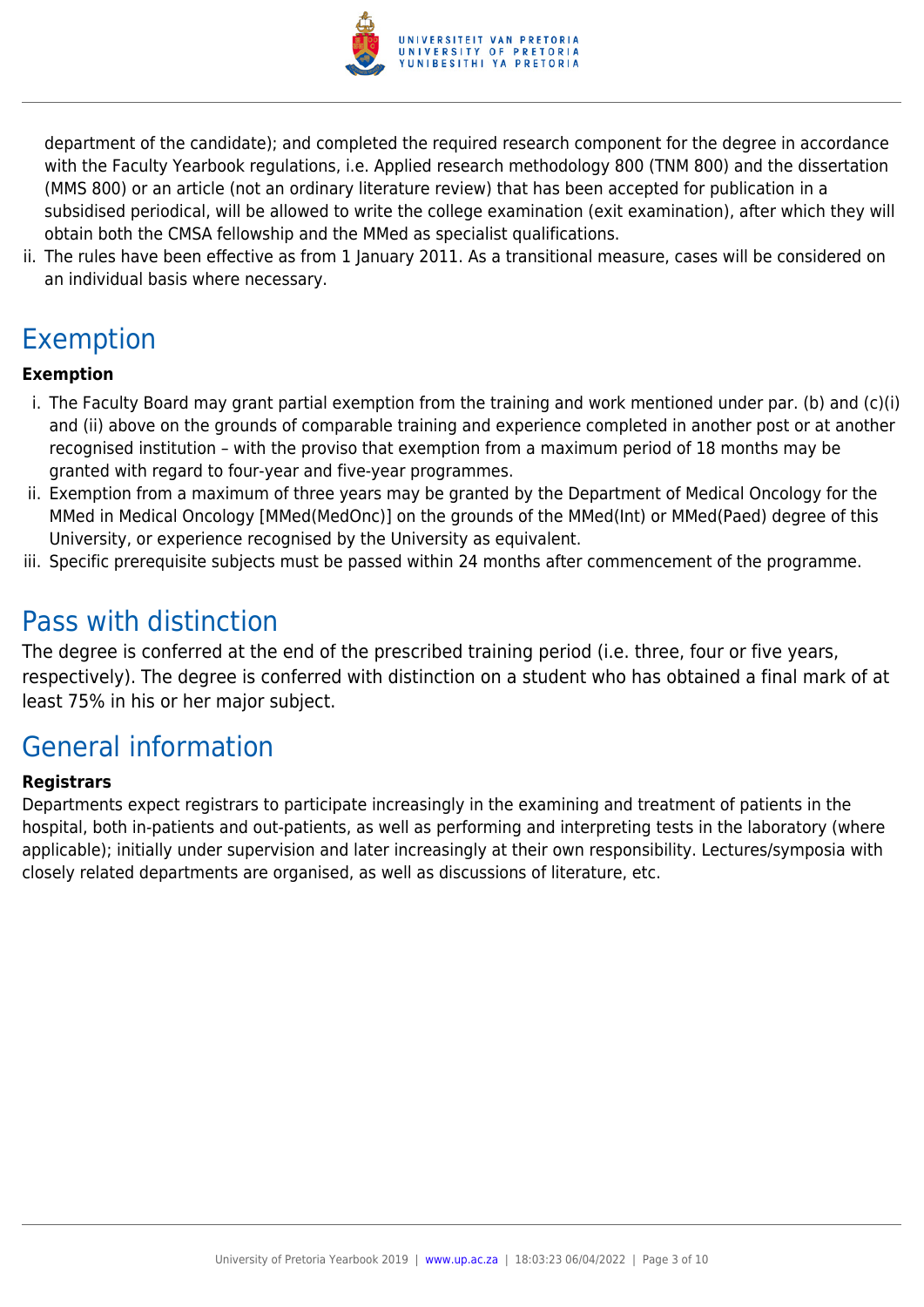

## Curriculum: Year 1

**Minimum credits: 624**

## **Core modules**

## **Anatomy 803 (ANA 803)**

| <b>Module credits</b>         | 36.00                                           |
|-------------------------------|-------------------------------------------------|
| <b>Prerequisites</b>          | No prerequisites.                               |
| <b>Contact time</b>           | 1 discussion class per week, 1 lecture per week |
| <b>Language of tuition</b>    | Module is presented in English                  |
| <b>Department</b>             | Anatomy                                         |
| <b>Period of presentation</b> | Year                                            |
|                               |                                                 |

## **Anatomical pathology 803 (ANP 803)**

| <b>Module credits</b>         | 36.00                                                         |
|-------------------------------|---------------------------------------------------------------|
| <b>Prerequisites</b>          | No prerequisites.                                             |
| <b>Contact time</b>           | 1 discussion class per week, 1 other contact session per week |
| <b>Language of tuition</b>    | Module is presented in English                                |
| <b>Department</b>             | Anatomical Pathology                                          |
| <b>Period of presentation</b> | Year                                                          |

#### **Physiology 801 (FSG 801)**

| <b>Module credits</b>         | 36.00                          |
|-------------------------------|--------------------------------|
| <b>Prerequisites</b>          | No prerequisites.              |
| Language of tuition           | Module is presented in English |
| <b>Department</b>             | Physiology                     |
| <b>Period of presentation</b> | Year                           |

## **Dissertation 890 (MMS 890)**

| <b>Period of presentation</b> | Year                           |
|-------------------------------|--------------------------------|
| <b>Department</b>             | <b>School of Medicine</b>      |
| Language of tuition           | Module is presented in English |
| <b>Module credits</b>         | 180.00                         |

## **Obstetrics and gynaecology 800 (OEG 800)**

| <b>Module credits</b> | 300.00                    |
|-----------------------|---------------------------|
| <b>Prerequisites</b>  | ANA 803, FSG 801, OEG 801 |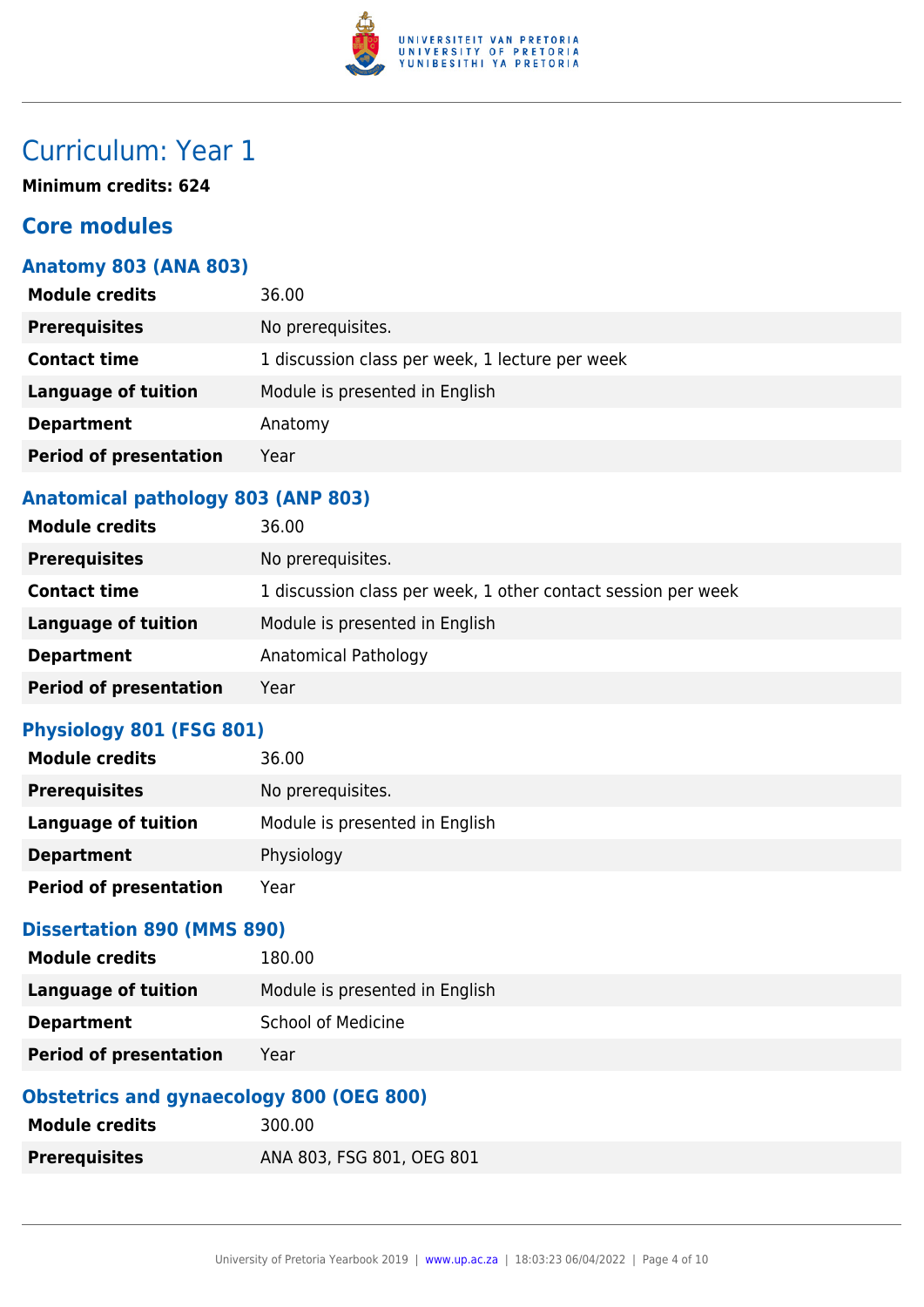

| <b>Contact time</b>           | 15 seminars per week, 2 other contact sessions per week |
|-------------------------------|---------------------------------------------------------|
| Language of tuition           | Module is presented in English                          |
| <b>Department</b>             | Obstetrics and Gynaecology                              |
| <b>Period of presentation</b> | Year                                                    |

## **Obstetrics and gynaecology 801 (OEG 801)**

| <b>Module credits</b>         | 36.00                             |
|-------------------------------|-----------------------------------|
| <b>Prerequisites</b>          | ANP 803                           |
| <b>Language of tuition</b>    | Module is presented in English    |
| <b>Department</b>             | <b>Obstetrics and Gynaecology</b> |
| <b>Period of presentation</b> | Year                              |

### **Applied research methodology 802 (TNM 802)**

| <b>Module credits</b>         | 0.00                                |
|-------------------------------|-------------------------------------|
| Language of tuition           | Module is presented in English      |
| <b>Department</b>             | <b>Health Sciences Deans Office</b> |
| <b>Period of presentation</b> | Year                                |
|                               |                                     |

## **Module content**

\*Attendance module only.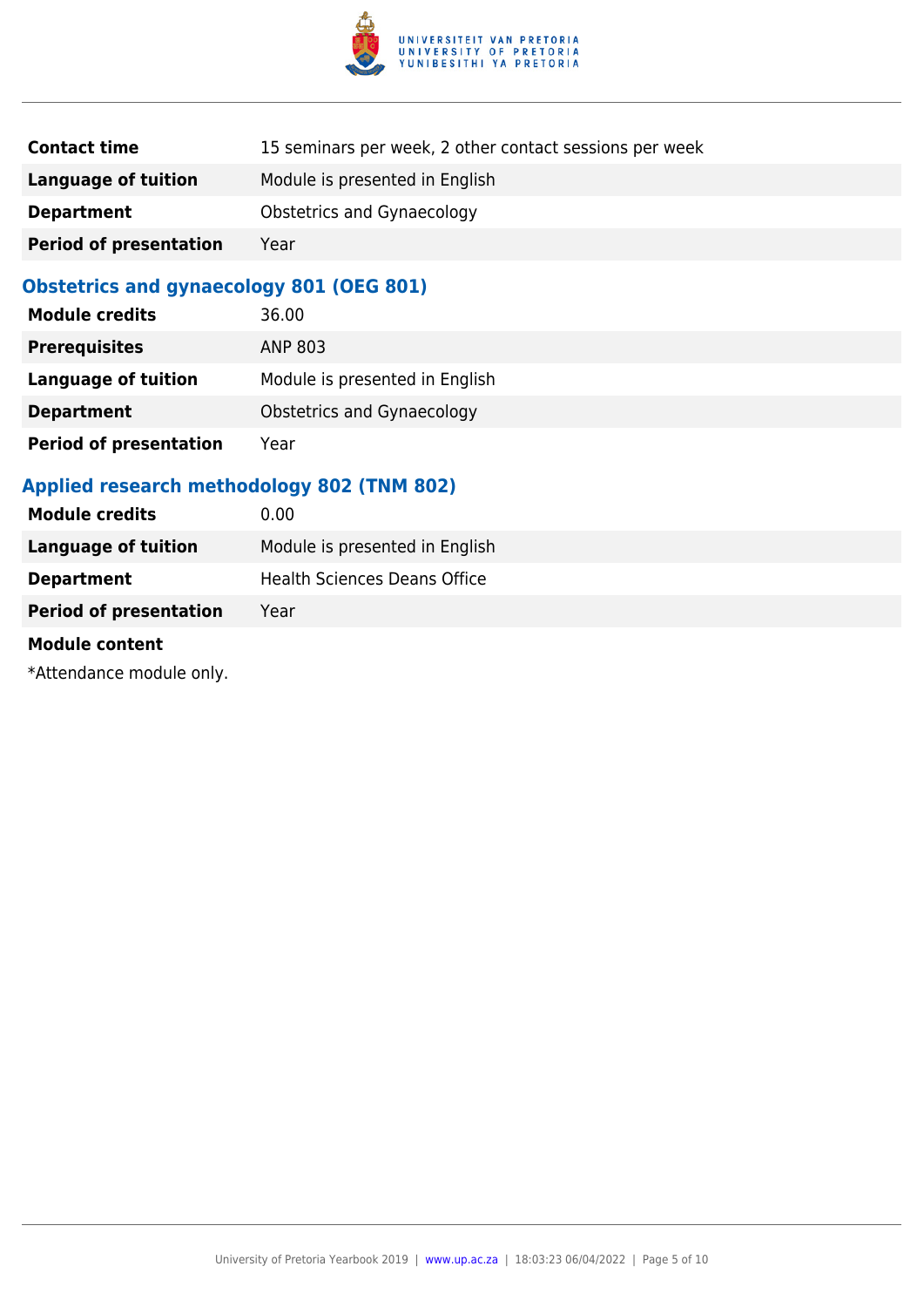

## Curriculum: Year 2

**Minimum credits: 624**

## **Core modules**

## **Anatomy 803 (ANA 803)**

| <b>Module credits</b>         | 36.00                                           |
|-------------------------------|-------------------------------------------------|
| <b>Prerequisites</b>          | No prerequisites.                               |
| <b>Contact time</b>           | 1 discussion class per week, 1 lecture per week |
| <b>Language of tuition</b>    | Module is presented in English                  |
| <b>Department</b>             | Anatomy                                         |
| <b>Period of presentation</b> | Year                                            |
|                               |                                                 |

## **Anatomical pathology 803 (ANP 803)**

| <b>Module credits</b>         | 36.00                                                         |
|-------------------------------|---------------------------------------------------------------|
| <b>Prerequisites</b>          | No prerequisites.                                             |
| <b>Contact time</b>           | 1 discussion class per week, 1 other contact session per week |
| <b>Language of tuition</b>    | Module is presented in English                                |
| <b>Department</b>             | Anatomical Pathology                                          |
| <b>Period of presentation</b> | Year                                                          |

#### **Physiology 801 (FSG 801)**

| <b>Module credits</b>         | 36.00                          |
|-------------------------------|--------------------------------|
| <b>Prerequisites</b>          | No prerequisites.              |
| Language of tuition           | Module is presented in English |
| <b>Department</b>             | Physiology                     |
| <b>Period of presentation</b> | Year                           |

## **Dissertation 890 (MMS 890)**

| <b>Module credits</b>         | 180.00                         |
|-------------------------------|--------------------------------|
| Language of tuition           | Module is presented in English |
| <b>Department</b>             | <b>School of Medicine</b>      |
| <b>Period of presentation</b> | Year                           |

### **Obstetrics and gynaecology 800 (OEG 800)**

| <b>Module credits</b> | 300.00                    |
|-----------------------|---------------------------|
| <b>Prerequisites</b>  | ANA 803, FSG 801, OEG 801 |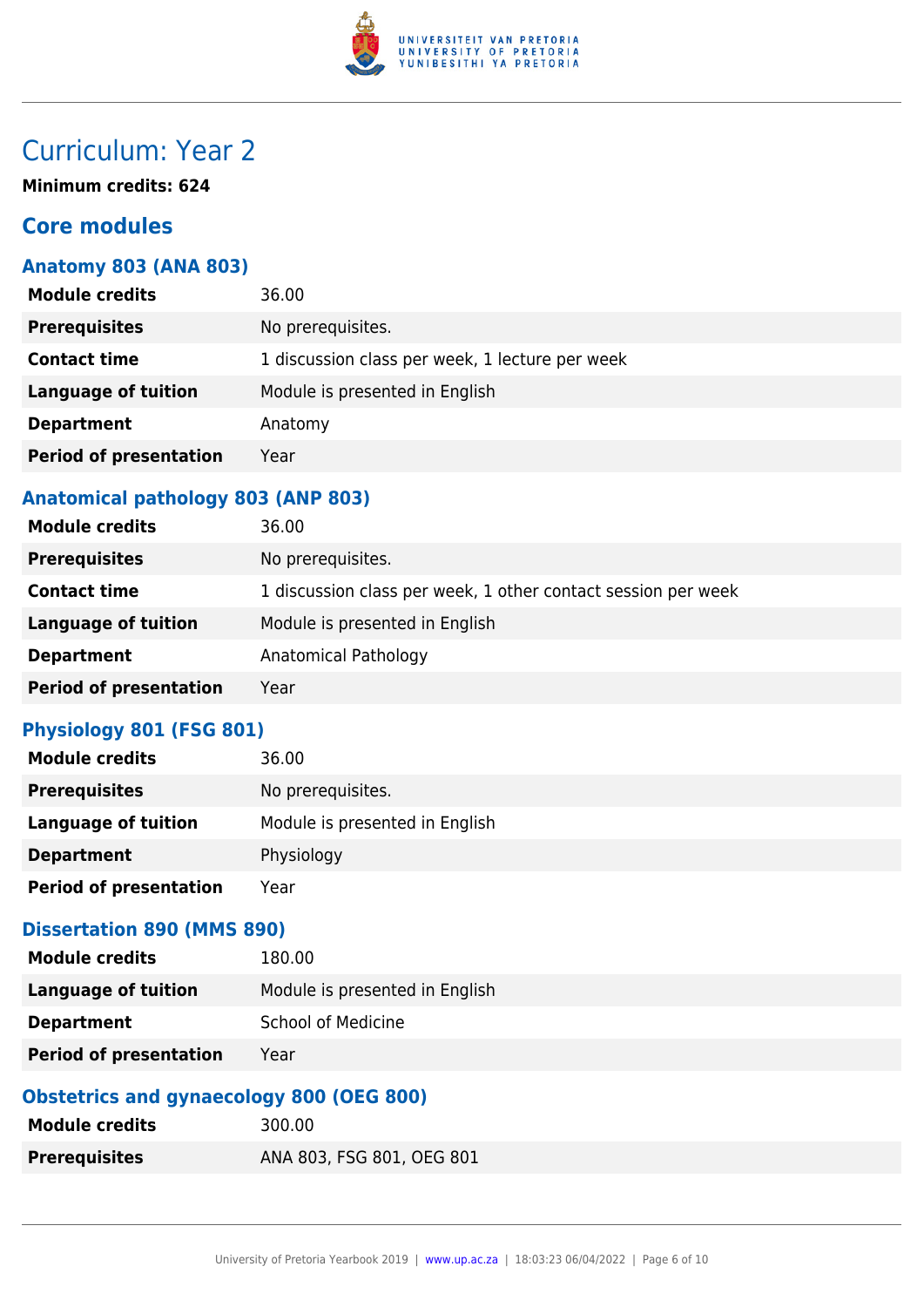

| <b>Contact time</b>           | 15 seminars per week, 2 other contact sessions per week |
|-------------------------------|---------------------------------------------------------|
| Language of tuition           | Module is presented in English                          |
| <b>Department</b>             | Obstetrics and Gynaecology                              |
| <b>Period of presentation</b> | Year                                                    |

## **Obstetrics and gynaecology 801 (OEG 801)**

| <b>Module credits</b>         | 36.00                          |
|-------------------------------|--------------------------------|
| <b>Prerequisites</b>          | ANP 803                        |
| <b>Language of tuition</b>    | Module is presented in English |
| <b>Department</b>             | Obstetrics and Gynaecology     |
| <b>Period of presentation</b> | Year                           |

## **Applied research methodology 802 (TNM 802)**

| <b>Module credits</b>         | 0.00                                |
|-------------------------------|-------------------------------------|
| Language of tuition           | Module is presented in English      |
| <b>Department</b>             | <b>Health Sciences Deans Office</b> |
| <b>Period of presentation</b> | Year                                |
|                               |                                     |

## **Module content**

\*Attendance module only.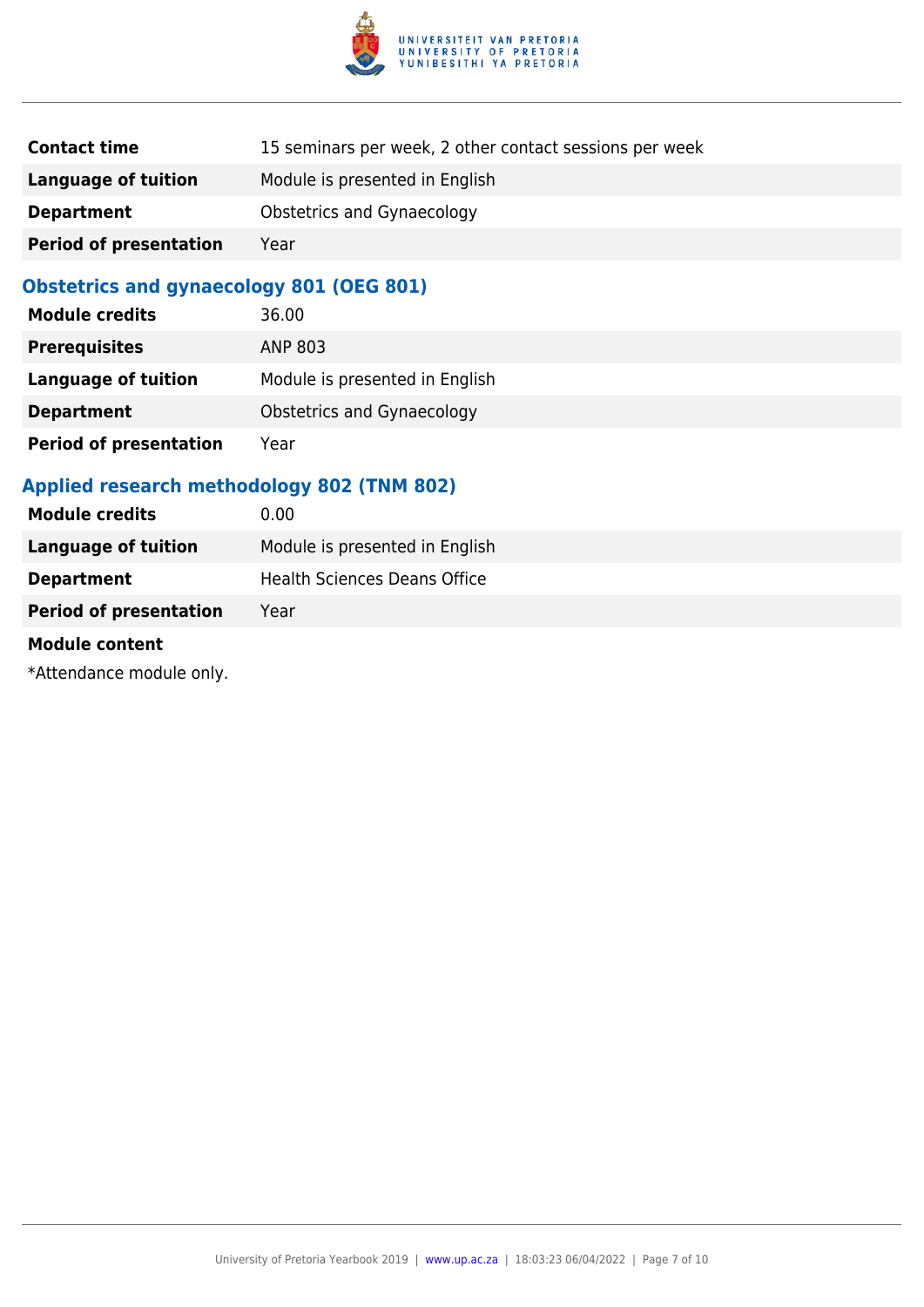

## Curriculum: Year 3

**Minimum credits: 624**

## **Core modules**

## **Anatomy 803 (ANA 803)**

| <b>Module credits</b>         | 36.00                                           |
|-------------------------------|-------------------------------------------------|
| <b>Prerequisites</b>          | No prerequisites.                               |
| <b>Contact time</b>           | 1 discussion class per week, 1 lecture per week |
| <b>Language of tuition</b>    | Module is presented in English                  |
| <b>Department</b>             | Anatomy                                         |
| <b>Period of presentation</b> | Year                                            |
|                               |                                                 |

## **Anatomical pathology 803 (ANP 803)**

| <b>Module credits</b>         | 36.00                                                         |
|-------------------------------|---------------------------------------------------------------|
| <b>Prerequisites</b>          | No prerequisites.                                             |
| <b>Contact time</b>           | 1 discussion class per week, 1 other contact session per week |
| <b>Language of tuition</b>    | Module is presented in English                                |
| <b>Department</b>             | Anatomical Pathology                                          |
| <b>Period of presentation</b> | Year                                                          |

#### **Physiology 801 (FSG 801)**

| <b>Module credits</b>         | 36.00                          |
|-------------------------------|--------------------------------|
| <b>Prerequisites</b>          | No prerequisites.              |
| Language of tuition           | Module is presented in English |
| <b>Department</b>             | Physiology                     |
| <b>Period of presentation</b> | Year                           |

## **Dissertation 890 (MMS 890)**

| <b>Module credits</b>         | 180.00                         |
|-------------------------------|--------------------------------|
| Language of tuition           | Module is presented in English |
| <b>Department</b>             | <b>School of Medicine</b>      |
| <b>Period of presentation</b> | Year                           |

### **Obstetrics and gynaecology 800 (OEG 800)**

| <b>Module credits</b> | 300.00                    |
|-----------------------|---------------------------|
| <b>Prerequisites</b>  | ANA 803, FSG 801, OEG 801 |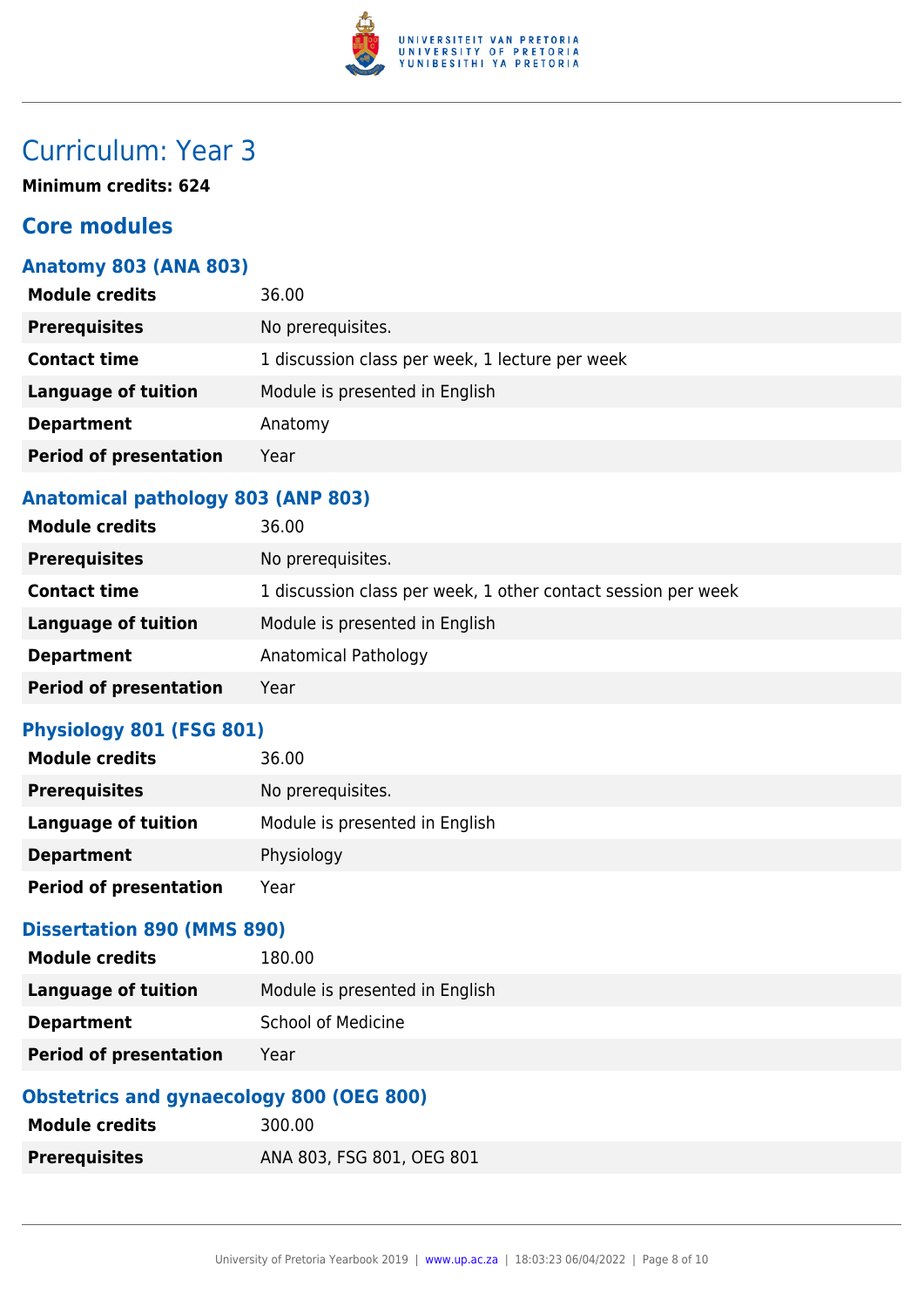

| <b>Contact time</b>           | 15 seminars per week, 2 other contact sessions per week |
|-------------------------------|---------------------------------------------------------|
| Language of tuition           | Module is presented in English                          |
| <b>Department</b>             | Obstetrics and Gynaecology                              |
| <b>Period of presentation</b> | Year                                                    |

## **Obstetrics and gynaecology 801 (OEG 801)**

| <b>Module credits</b>         | 36.00                             |
|-------------------------------|-----------------------------------|
| <b>Prerequisites</b>          | ANP 803                           |
| <b>Language of tuition</b>    | Module is presented in English    |
| <b>Department</b>             | <b>Obstetrics and Gynaecology</b> |
| <b>Period of presentation</b> | Year                              |

## **Applied research methodology 802 (TNM 802)**

| <b>Module credits</b>         | 0.00                                |
|-------------------------------|-------------------------------------|
| Language of tuition           | Module is presented in English      |
| <b>Department</b>             | <b>Health Sciences Deans Office</b> |
| <b>Period of presentation</b> | Year                                |
|                               |                                     |

## **Module content**

\*Attendance module only.